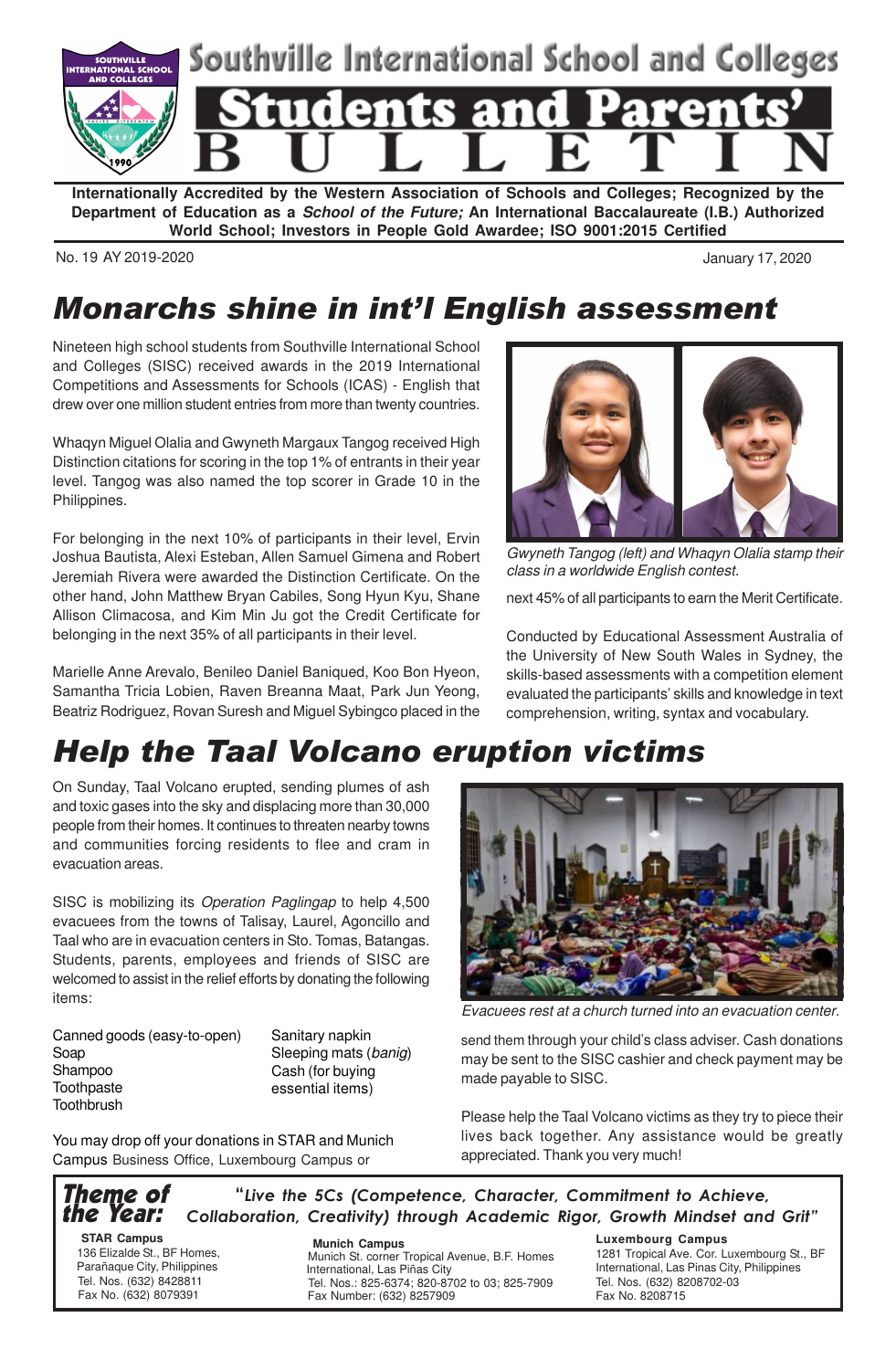

Students & Parents' Bulletin No. 19 AY 2019-2020

January 17, 2020 P. 2



### Free seminar for parents looking to understand the digital generation

Teenagers can no longer be separated from digital technology as they go online to learn more about topics that interest them and stay connected with friends. New educational technologies and eLearning platforms have also become common in instruction at school. Still, the parents' role in the education and development of their child has not diminished and they need to be equipped with the digital tools and knowledge they need to help their child succeed.

SISC is inviting parents to a free learning session on "What Teens Wish Their Parents Understood About Technology" on January 20, 2020, 2:30 p.m., at the School of the Future Center in Luxembourg Campus. This seminar will look at how young people are being affected by new technologies and how you can respond in positive ways as parents.

To better support parents of SISC students in understanding how computers and Internet technology can improve teenage outcomes,



In a world where children are "growing up digital," it's important to help them learn healthy concepts of digital use. Here are some tips to help manage the ever changing digital landscape:

- 1. **Treat media as you would any other environment in your child's life.** The same parenting guidelines apply in both real and virtual environments. Set limits; kids need and expect them. Know your children's friends, both online and off. Know what platforms, software, and apps your children are using, what sites they are visiting on the web, and what they are doing online.
- 2. **Be a good role model.** Teach and model kindness and good manners online. Because children are great mimics, limit your own media use. In fact, you'll be more available for and connected with your children if you're interacting, hugging and playing with them rather than simply staring at a screen.
- 3. **Screen time shouldn't always be alone time.** Co-view, co-play and co-engage with your children when they are using screens it encourages social interactions, bonding, and learning. (https://www.healthychildren.org/English/family-life/ Media/Pages/Tips-for-Parents-Digital-Age.aspx)

# Class Standing **Notices** released

SISC provides parents and guardians with the Class Standing Notice of their children or wards for them to monitor their children or wards' academic standing and progress within the term. Generally speaking, a student's class standing is based on his or her performance in quizzes, long tests, homeworks, seatworks, recitations, projects, and the like. The term exam score is not yet included.

The Class Standing Notice for the Second Term of Academic Year 2019 - 2020 was released this week. After receiving a copy, please fill out and return the reply slip on or before January 24, 2020. Parents or guardians of students and wards who are not meeting standards must request for a conference with the teacher so that the deficient areas could be addressed as early as possible.

The Class Standing Notice serves as advance parental notice on the child's commitment and ability to take responsibility for his or her own learning. SISC believes that clear communication with parents is essential to develop the partnership between the home and school to ensure student success.